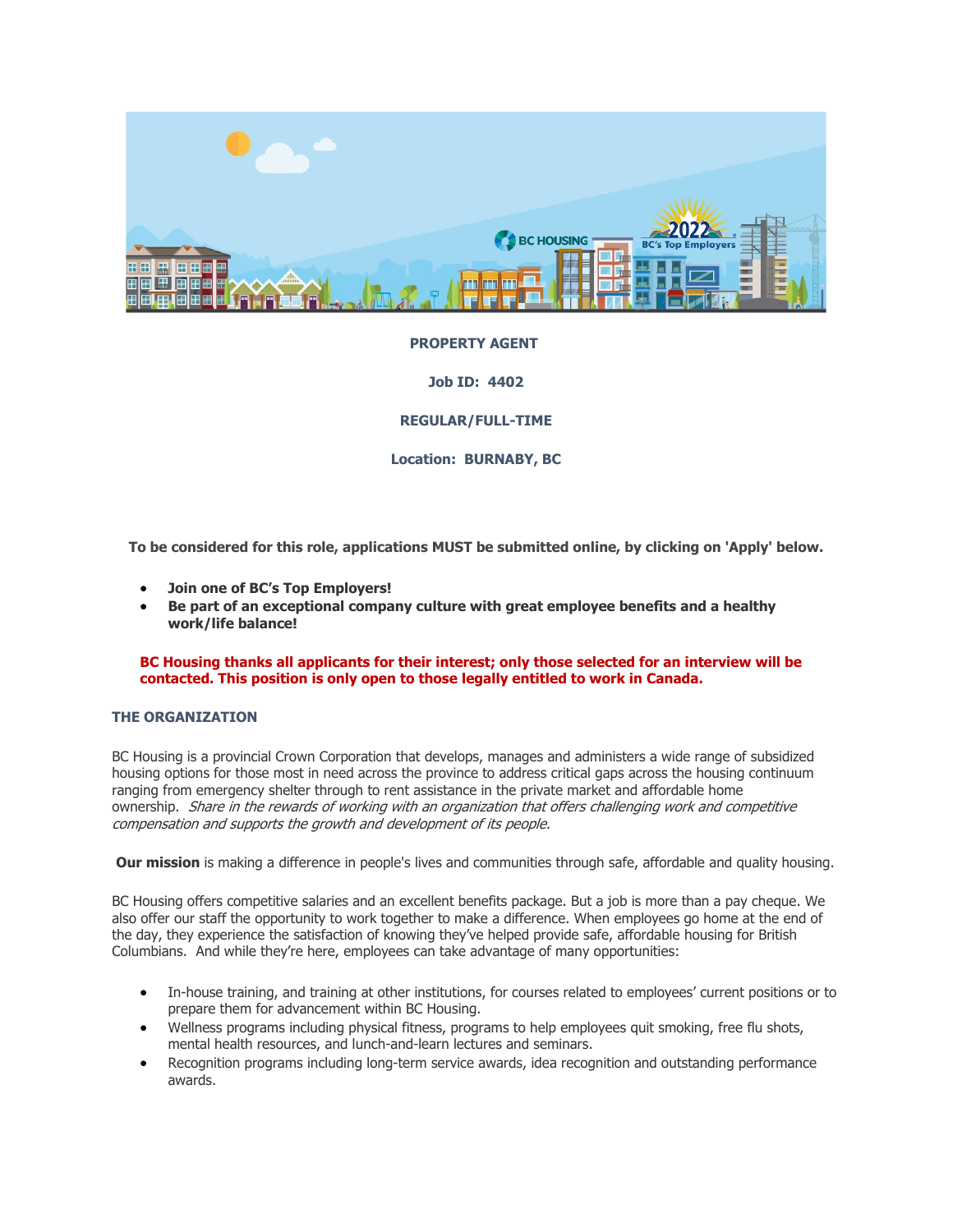- Livegreen incentives include an employee transit pass program, and other initiatives that encourage alternative, sustainable transportation (even a bike purchase program!).
- An active Social Club that organizes special events like seasonal parties and arranges group discounts to other events.
- Participation in community and charitable events.

\*\* Please note: Eligibility for benefits offered is based on employment status \*\*

# **PROPERTY AGENT:**

(\$80,718.42 - \$93,540.00 annually)

### **POSITION SUMMARY**

The Property Agent is responsible for providing a wide range of real estate services relating to the acquisition, development, management and disposal of land for BC Housing and the Provincial Rental Housing Corporation. He/She/They generates creative and innovative opportunities and brings partners together to support the Provincial Government's objective of creating social, affordable and mixed market housing, group homes and specialized facilities. The incumbent collaborates with non-profit societies, for-profit organizations, faith groups, owners of existing housing, Indigenous, federal and local governments and others to locate, secure and re-purpose available land, and is responsible for undertaking in-depth feasibility, due diligence and risk analyses to ensure that transactions (many of which are of considerable complexity and magnitude) are successful and meet project objectives. The position is also responsible for leasing, property management, real estate administration, and real estate research and analysis; for retaining and instructing brokers, lawyers and other professionals and service providers in fulfilling requirements; and for providing advice and consultation to senior BC Housing staff on all real estate matters.

## **CANDIDATE PROFILE**

### **The successful candidate will have the following:**

## **EDUCATION & EXPERIENCE:**

- Bachelor's degree in real estate management, development, valuation or financing, business administration, project management, land use planning or other relevant field.
- Extensive progressive real estate experience, including negotiating complex transactions and leases through creativity, influence, and persuasion.
- Or an equivalent combination of education, training and experience acceptable to the employer.

### **KNOWLEDGE, SKILLS AND ABILITIES:**

- Extensive knowledge of real estate appraisal methodology, real estate administration, real estate development, property management, risk management and construction.
- Extensive knowledge of real property law in a British Columbia context
- Sound knowledge and understanding of project management philosophies, theories and principles, including project scoping, budget development, financial management, scheduling, quality assurance and project team coordination
- Working knowledge of the law and government policies regarding the duty to consult and accommodate Indigenous when considering the disposition of real estate assets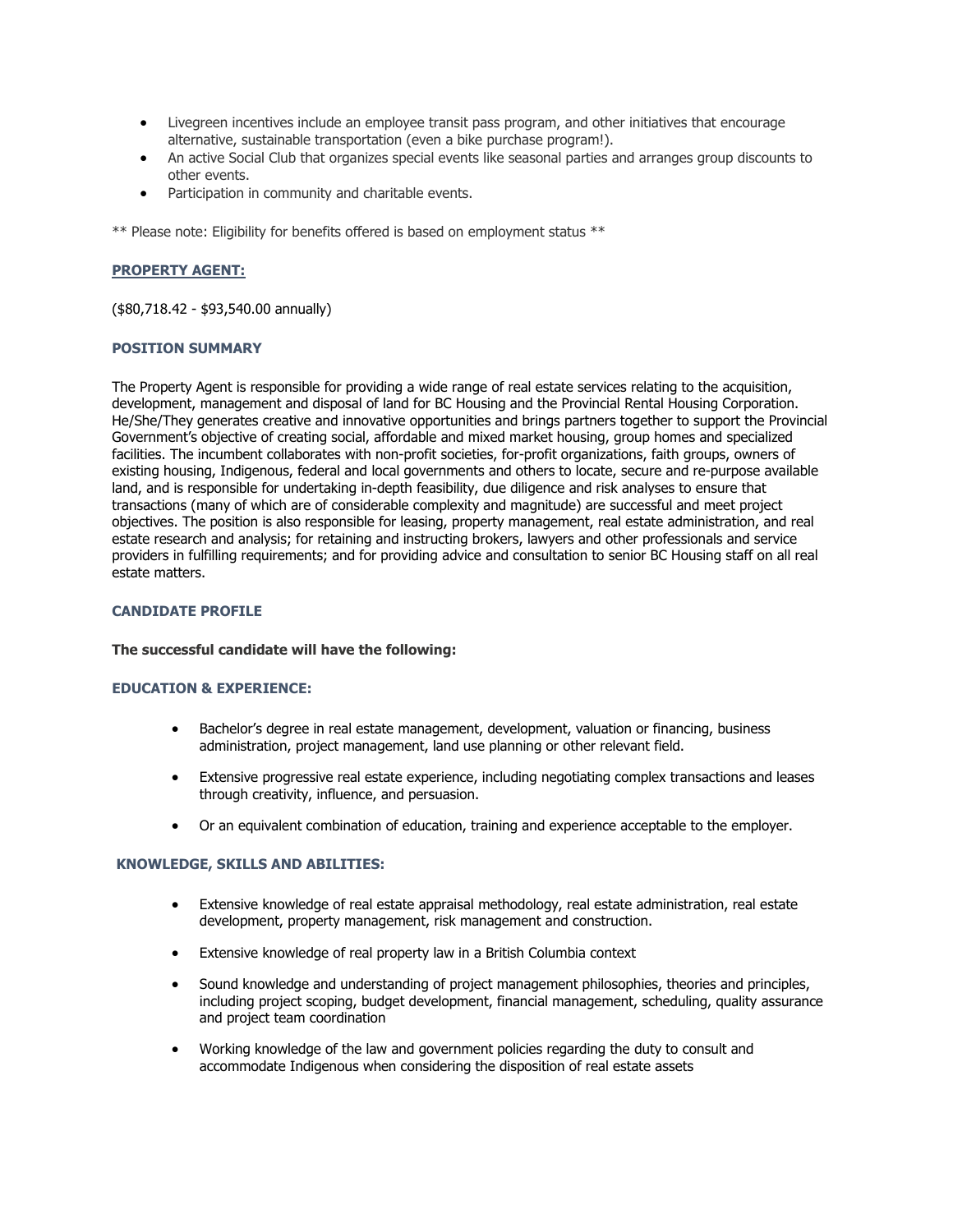- Working knowledge and understanding of BC Housing's programs, development, financial and lending policies, specifically relating to the development and administration of real estate
- Proficient in MS Office applications (Word, Excel, PowerPoint and Outlook), spreadsheet and project management software, and current business applications
- Strong planning, organizational and time management skills in a complex and fast-paced environment with defined timelines
- Strong negotiation, facilitation, influencing, persuasion, conflict resolution and consensus building skills
- Strong interpersonal, project leadership and team building skills
- Strong oral and written communication and presentation skills, and the ability to communicate ideas and issues with a broad range of audiences, including industry professionals, clients, partners and stakeholders, where there may be diverging stakeholder objectives and opinions
- Ability to coordinate planning, construction and due diligence activities within a regulatory framework for a range of projects, and balance diverse interests, risks and benefits in achieving project objectives
- Ability to analyze and solve complex and challenging issues, strategize options and make effective decisions, using a high degree of judgment and business acumen
- Ability to develop, influence and manage collaborative and mutually beneficial relationships with stakeholders/ partners
- Ability to prepare detailed and complex reports on property and development matters
- Ability to prepare, review and revise legal contracts
- Ability to handle highly confidential negotiations / related information and maintain confidences.
- Ability to use considerable tact and diplomacy in negotiations with property owners, buyers, non-profit lessees and other stakeholders
- Ability to work effectively in a team environment
- Ability to travel on Commission business and work evenings and weekends as required
- Valid BC Driver's License and access to a reliable vehicle
- Due to the nature of this role, a **valid class 5 driver's license** and satisfactory driving record is required.
- Due to the nature of this role, access to a reliable vehicle will be required

As part of our commitment to maintaining safe and healthy spaces, BC Housing has introduced an interim mandatory vaccination program for all employees. We require proof of being fully vaccinated against COVID-19 as a condition of employment. Individuals who cannot be vaccinated for reasons related to a protected ground under human rights law (such as medical issues or sincerely held religious beliefs) may request an accommodation. Upon receiving a request, we may request additional information to determine whether the applicant can be accommodated in the desired role without undue hardship.

#### **How to Apply:**

Please review the attached job description for a complete list of duties, qualifications and competencies. To be considered for this competition, applicants must submit a cover letter and resume clearly identifying how they meet the qualifications necessary for this position. This information will be used as part of the selection process.

Your cover letter and resume should be submitted as one document in your profile when applying for this position. Please add your cover letter to your resume and submit both documents as your resume.